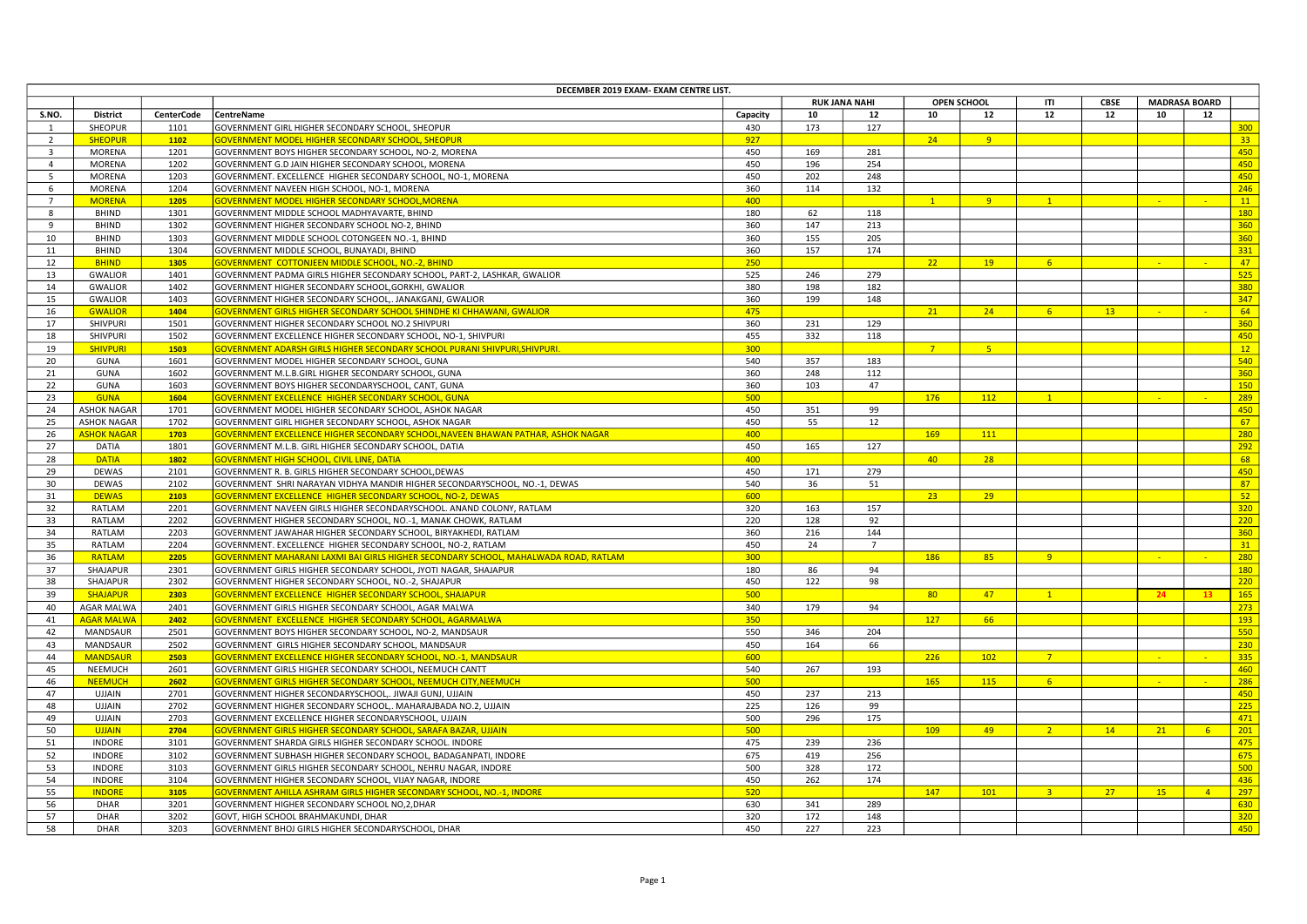| DECEMBER 2019 EXAM- EXAM CENTRE LIST. |                  |                   |                                                                                   |          |     |                      |                    |     |                |               |                |                      |     |
|---------------------------------------|------------------|-------------------|-----------------------------------------------------------------------------------|----------|-----|----------------------|--------------------|-----|----------------|---------------|----------------|----------------------|-----|
|                                       |                  |                   |                                                                                   |          |     | <b>RUK JANA NAHI</b> | OPEN SCHOOL<br>ITI |     |                | <b>CBSE</b>   |                | <b>MADRASA BOARD</b> |     |
| S.NO.                                 | District         | <b>CenterCode</b> | CentreName                                                                        | Capacity | 10  | 12                   | 10                 | 12  | 12             | 12            | 10             | 12                   |     |
| 59                                    | <b>DHAR</b>      | 3204              | GOVERNMENT BOYS HIGH SCHOOL GHODA CHOUPATI, DHAR                                  | 270      | 153 | 117                  |                    |     |                |               |                |                      | 270 |
| 60                                    | <b>DHAR</b>      | 3205              | GOVERNMENT ADARSH AAVASIY HIGHER SECONDARY SCHOOL DHAR                            | 270      | 176 | 94                   |                    |     |                |               |                |                      | 270 |
| 61                                    | DHAR             | 3206              | GOVERNMENT MODEL HIGHER SECONDARY SCHOOL INDORE NAKA, DHAR                        | 225      | 140 | 85                   |                    |     |                |               |                |                      | 225 |
| 62                                    | DHAR             | 3207              | GOVERNMENT GIRLS HIGHER SECONDARY SCHOOL, GHODA CHOUPATI, DHAR                    | 225      | 52  | 49                   |                    |     |                |               |                |                      | 101 |
| 63                                    | <b>DHAR</b>      | 3208              | GOVERNMENT EXECLLENCE HIGHER SECONDARY SCHOOL, NO.-1, GHODA CHOUPATI, DHAR        | 500      |     |                      | 151                | 118 | $\overline{1}$ |               |                |                      | 270 |
| 64                                    | ALIRAJPUR        | 3301              | GOVERNMENT HIGHER SECONDARY SCHOOL,. BORKHAND, ALIRAJPUR                          | 400      | 254 | 146                  |                    |     |                |               |                |                      | 400 |
| 65                                    | ALIRAJPUR        | 3302              | GOVERNMENT GIRLS HIGHER SECONDARY SCHOOL, ALIRAJPUR                               | 360      | 70  | 42                   |                    |     |                |               |                |                      | 112 |
| 66                                    | <b>ALIRAJPUR</b> | 3302              | GOVERNMENT GIRLS HIGHER SECONDARY SCHOOL, BAHARPURA, ALIRAJPUR                    | 400      |     |                      |                    | 16  | $\sqrt{1}$     |               |                |                      | 28  |
|                                       |                  |                   |                                                                                   |          |     |                      | 11                 |     |                |               |                |                      | 540 |
| 67                                    | <b>JHABUA</b>    | 3401              | GOVERNMENT GIRLS HIGHER SECONDARYSCHOOL, JHABUA                                   | 540      | 353 | 187                  |                    |     |                |               |                |                      |     |
| 68                                    | <b>JHABUA</b>    | 3402              | GOVERNMENT BOYS HIGHER SECONDARYSCHOOL, RATITALAI, JHABUA                         | 450      | 190 | 83                   |                    |     |                |               |                |                      | 273 |
| 69                                    | <b>JHABUA</b>    | 3403              | <b>GOVERNMENT HIGH SCHOOL, BUNIYADI, JHABUA</b>                                   | 500      |     |                      | 211                | 108 |                |               |                |                      | 319 |
| 70                                    | KHARGONE         | 3501              | GOVERNMENT GIRLS HIGHER SECONDARYSCHOOL, NO. 1, KHARGONE                          | 675      | 439 | 236                  |                    |     |                |               |                |                      | 675 |
| 71                                    | KHARGONE         | 3502              | GOVERNMENT DEVI AHILYA HIGHER SECONDARY SCHOOL NO. 2, KHARGONE                    | 500      | 368 | 132                  |                    |     |                |               |                |                      | 500 |
| 72                                    | KHARGONE         | 3503              | GOVERNMENT NAVEEN GIRLS HIGH SCHOOL, KHARGONE                                     | 360      | 186 | 64                   |                    |     |                |               |                |                      | 250 |
| 73                                    | <b>KHARGONE</b>  | 3504              | GOVERNMENT HIGHER SECONDARY SCHOOL, MOTIPURA, KHARGONE                            | 250      |     |                      | 256                |     |                |               |                |                      | 256 |
| 74                                    | <b>KHARGONE</b>  | 3505              | <b>GOVERNMENT GIRLS SHIKSHA PARISAR, KHARGONE</b>                                 | 250      |     |                      |                    | 217 | $-3$           | <b>Carlos</b> | $2^{\circ}$    |                      | 222 |
| 75                                    | BARWANI          | 3601              | GOVERNMENT GIRLS HIGH SCHOOL BARWANI                                              | 450      | 248 | 202                  |                    |     |                |               |                |                      | 450 |
| 76                                    | BARWANI          | 3602              | <b>GOVERNMENT HIGH SCHOOL BARWANI</b>                                             | 360      | 222 | 138                  |                    |     |                |               |                |                      | 360 |
| 77                                    | BARWANI          | 3603              | GOVERNMENT BOYS HIGHER SECONDARY SCHOOL, NO.-2, BARWANI                           | 360      | 60  | 46                   |                    |     |                |               |                |                      | 106 |
| 78                                    | <b>BARWANI</b>   | 3604              | <b>GOVERNMENT EXCELLENCE HIGHER SECONDARY SCHOOL, BARWANI</b>                     | 525      |     |                      | 130                | 82  |                |               | 2 <sup>2</sup> | $\overline{4}$       | 218 |
| 79                                    | KHANDWA          | 3701              | GOVERNMENT MLB.GIRLS HIGHER SECONDARY SCHOOL. KHANDWA                             | 450      | 306 | 144                  |                    |     |                |               |                |                      | 450 |
| 80                                    | KHANDWA          | 3702              | GOVERNMENT GIRLS HIGHER SECONDARY SCHOOL, SURAJKUND, KHANDWA                      | 360      | 119 | 31                   |                    |     |                |               |                |                      | 150 |
| 81                                    | <b>KHANDWA</b>   | 3703              | GOVERNMENT SHRI RAICHAND NAGRA EXCELLENCE HIGHER SECONDARY SCHOOL, KHANDWA        | 500      |     |                      | 135                | 74  |                |               | 11             | $\overline{a}$       | 224 |
| 82                                    | <b>BURHANPUR</b> | 3801              | GOVERNMENT SAVITRIBAI PHULE GIRLS HIGHER SECONDARY SCHOOL, BURHANPUR              | 270      | 154 | 116                  |                    |     |                |               |                |                      | 270 |
| 83                                    | <b>BURHANPUR</b> | 3802              | GOVERNMENT URDU HIGHER SECONDARY SCHOOL, HARIERPURA, BURHANPUR                    | 270      | 86  | 46                   | 46                 | 28  | $\mathbf{1}$   |               | 78             | 17                   | 302 |
| 84                                    | <b>BHOPAL</b>    | 4101              | GOVERNMENT NAVEEN GIRLS HIGHER SECONDARY SCHOOL. TULSI NAGAR BHOPAL               | 450      | 219 | 231                  |                    |     |                |               |                |                      | 450 |
| 85                                    | <b>BHOPAL</b>    | 4102              | GOVERNMENT MLB.GIRLS HIGHER SECONDARY SCHOOL. BARKHEDA, BHOPAL                    | 500      | 266 | 234                  |                    |     |                |               |                |                      | 500 |
| 86                                    |                  |                   | GOVERNMENT BOYS HIGHER SECONDARY SCHOOL, STATION AREA, BHOPAL                     | 360      | 198 | 162                  |                    |     |                |               |                |                      | 360 |
|                                       | <b>BHOPAL</b>    | 4103              |                                                                                   | 360      |     |                      |                    |     |                |               |                |                      | 360 |
| 87                                    | <b>BHOPAL</b>    | 4104              | GOVERNMENT GIRLS HIGHER SECONDARY SCHOOL, STATION AREA, BHOPAL                    |          | 189 | 171                  |                    |     |                |               |                |                      |     |
| 88                                    | <b>BHOPAL</b>    | 4105              | GOVERNMENT HIGHER SECONDARY SCHOOL, KOTRA SULTANABAD, BHOPAL                      | 360      | 213 | 147                  |                    |     |                |               |                |                      | 360 |
| 89                                    | <b>BHOPAL</b>    | 4106              | GOVERNMENT MAHATMA GANDHI HIGHER SECONDARY SCHOOL, BHEL BARKHEDA, BHOPAL          | 450      | 28  | 19                   |                    |     |                |               |                |                      | 47  |
| 90                                    | <b>BHOPAL</b>    | 4107              | GOVERNMENT SUBHASH EXCELLENCE HIGHER SECONDARY SCHOOL, SHIVAJI NAGAR, BHOPAL      | 520      |     |                      | 520                |     |                | 29            |                |                      | 549 |
| 91                                    | <b>BHOPAL</b>    | 4108              | GOVERNMENT HAMIDIA GIRLS HIGHER SECONDARY SCHOOL, NO-2, BHOPAL                    | 361      |     |                      |                    | 434 |                |               |                |                      | 434 |
| 92                                    | <b>BHOPAL</b>    | 4109              | GOVERNMENT HIGHER SECONDARY SCHOOL, ANAND NAGAR, BHOPAL                           | 315      |     |                      |                    |     | 6 <sup>1</sup> |               | 207            | 100                  | 313 |
| 93                                    | SEHORE           | 4201              | GOVERNMENT SUBHASH HIGHER SECONDARY SCHOOL, GANJ SEHORE                           | 600      | 190 | 410                  |                    |     |                |               |                |                      | 600 |
| 94                                    | SEHORE           | 4202              | GOVERNMENT MANUBEN GIRLS HIGHER SECONDARY SCHOOL, SEHORE                          | 270      | 89  | 181                  |                    |     |                |               |                |                      | 270 |
| 95                                    | SEHORE           | 4203              | GOVERNMENT EXCELLENCE HIGHER SECONDARY SCHOOL, SEHORE                             | 500      | 191 | 309                  |                    |     |                |               |                |                      | 500 |
| 96                                    | SEHORE           | 4204              | GOVERNMENT HIGH SCHOOL, GWALTOLI, SEHORE                                          | 270      | 110 | 160                  |                    |     |                |               |                |                      | 270 |
| 97                                    | SEHORE           | 4205              | GOVERNMENT MLB. GIRLS HIGHER SECONDARY SCHOOL.SEHORE                              | 450      | 158 | 184                  |                    |     |                |               |                |                      | 342 |
| 98                                    | <b>SEHORE</b>    | 4206              | GOVERNMENT SWAMI VIVEKANAND HIGH SCHOOL, MANDI, SEHORE                            | 275      |     |                      | 32 <sub>2</sub>    | 23  |                |               | 5 <sub>1</sub> | $\overline{3}$       | 63  |
| 99                                    | RAISEN           | 4301              | GOVERNMENT HIGHER SECONDARYSCHOOL, PATENDEV, RAISEN                               | 255      | 98  | 157                  |                    |     |                |               |                |                      | 255 |
| 100                                   | RAISEN           | 4302              | GOVERNMENT HIGH SCHOOL, COLLECTRATE, RAISEN                                       | 135      | 82  | 53                   |                    |     |                |               |                |                      | 135 |
| 101                                   | RAISEN           | 4303              | GOVERNMENT EXCELLENCE HIGHER SECONDARY SCHOOL, RAISEN                             | 500      | 237 | 163                  | 15                 | 19  |                |               | 15             | 13                   | 462 |
| 102                                   | RAISEN           | 4304              | GOVERNMENT GIRLS HIGHER SECONDARY SCHOOL RAISEN                                   | 400      | 263 | 214                  |                    |     |                |               |                |                      | 477 |
| 103                                   | RAJGARH          | 4401              | GOVERNMENT MODEL HIGHER SECONDARYSCHOOL, BAIORA, RAJGARH                          | 275      | 147 | 128                  |                    |     |                |               |                |                      | 275 |
| 104                                   | RAJGARH          | 4402              | GOVERNMENT GIRLS HIGHER SECONDARYSCHOOL, BAIORA, RAJGARH                          | 735      | 458 | 277                  |                    |     |                |               |                |                      | 735 |
| 105                                   | RAJGARH          | 4403              | GOVERNMENT HIGH SCHOOL RAJGARH ROAD, BAIORA, RAJGARH                              | 325      | 196 | 129                  |                    |     |                |               |                |                      | 325 |
| 106                                   | RAJGARH          | 4404              | GOVERNMENT EXCELLENCE HIGHER SECONDARYSCHOOL, BAIORA RAJGARH                      | 450      | 303 | 147                  |                    |     |                |               |                |                      | 450 |
| 107                                   | <b>RAJGARH</b>   | 4405              | GOVERNMENT GIRLS HIGHER SECONDARY SCHOOL, RAJGARH                                 | 533      |     |                      | 530                |     |                |               |                |                      | 530 |
|                                       |                  |                   |                                                                                   | 360      |     |                      | 27 <sup>2</sup>    | 359 | 1              |               |                |                      | 387 |
| 108                                   | RAJGARH          | 4406              | GOVERNMENT BOYS HIGHER SECONDARY SCHOOL, RAJGARH                                  |          |     |                      |                    |     |                |               |                |                      | 400 |
| 109                                   | RAJGARH          | 4407              | GOVERNMENT EXCELLENCE HIGHER SECONDARY SCHOOL,PURANA PETROL PUMP KE PASS, RAJGARH | 450      |     |                      | 400                |     |                |               |                |                      |     |
| 110                                   | RAJGARH          | 4408              | GOVERNMENT I.T.T., SANKET MOCHAN MANDIR KE PASS ,RAJGARH                          | 400      |     |                      | 400                |     |                |               |                |                      | 400 |
| 111                                   | RAJGARH          | 4409              | <b>GOVERNMENT MIDDLE SCHOOL, PAEAYAN CHOWK KE PASS, RAJGARH</b>                   | 460      |     |                      |                    | 455 |                |               |                |                      | 455 |
| 112                                   | RAJGARH          | 4410              | <mark>PRIVATE SARSWATI SHISHU MANDIR,HEADGEWAR COLONY,RAJGARH</mark>              | 350      |     |                      | 350                |     |                |               |                |                      | 350 |
| 113                                   | RAJGARH          | 4411              | PRIVATE RAJESHWAR CONVENT SCHOOL, PURANA BUS STAND ROAD, RAJGARH                  | 350      |     |                      | 350                |     |                |               |                |                      | 350 |
| 114                                   | RAJGARH          | 4412              | PRIVATE BHARTIYA VIDYA MANDIR, RAJMAHAL PARISAR, RAJGARH                          | 200      |     |                      | 200                |     |                |               |                |                      | 200 |
| 115                                   | RAJGARH          | 4413              | PRIVATE CAREER CONVENT SCHOOL, SHISHAK COLONY, RAJGARH.                           | 200      |     |                      | 200                |     |                |               |                |                      | 200 |
| 116                                   | RAJGARH          | 4414              | PRIVATE K.K. MEMORIYAL SCHOOL, MAA JALPA MANDIR KHILCHIPUR ROAD, RAJGARH          | 200      |     |                      | 23 <sup>°</sup>    |     |                |               |                |                      | 23  |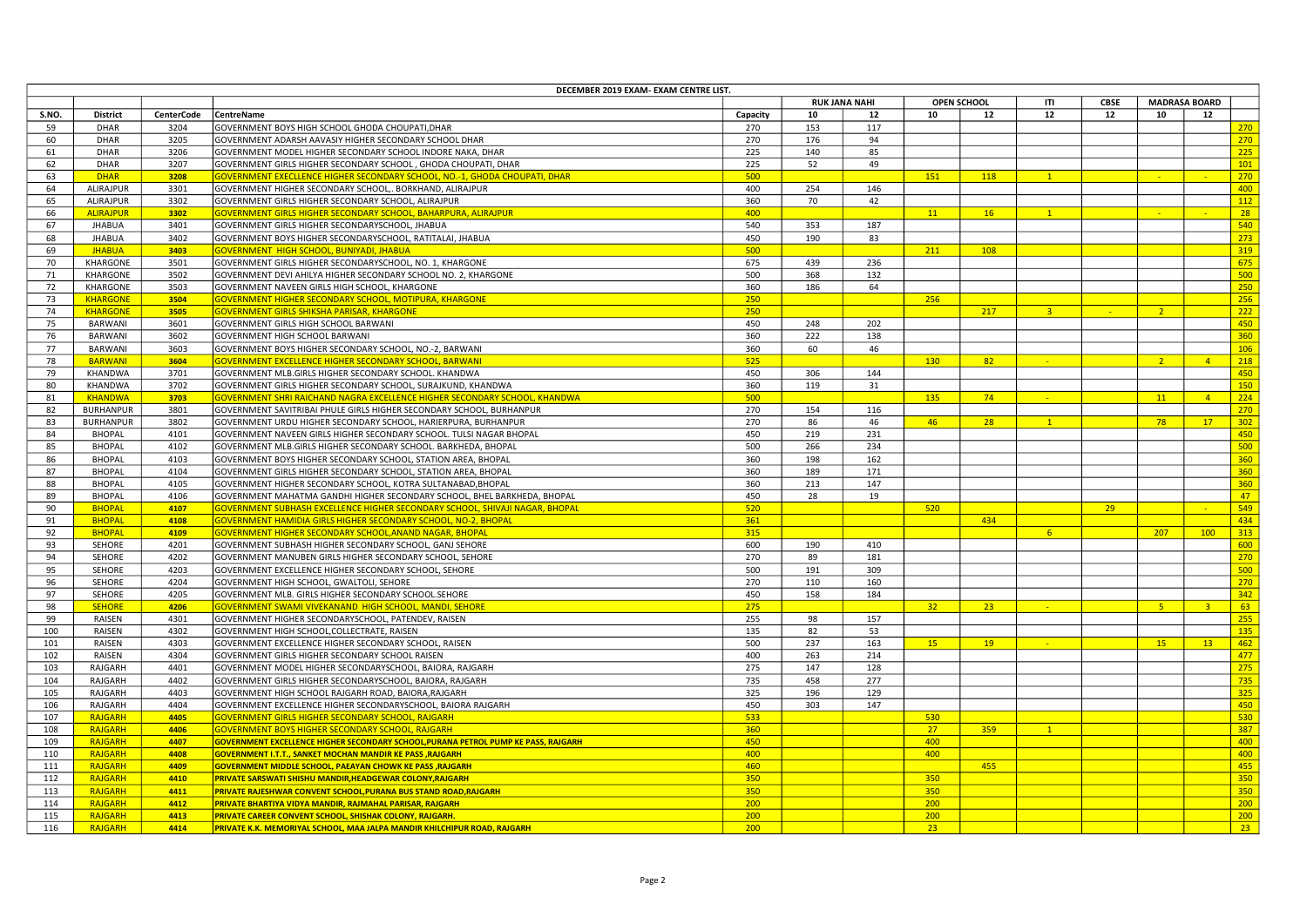| DECEMBER 2019 EXAM- EXAM CENTRE LIST. |                    |                   |                                                                                      |          |     |                      |                    |                |                |                                     |                |           |     |
|---------------------------------------|--------------------|-------------------|--------------------------------------------------------------------------------------|----------|-----|----------------------|--------------------|----------------|----------------|-------------------------------------|----------------|-----------|-----|
|                                       |                    |                   |                                                                                      |          |     | <b>RUK JANA NAHI</b> | OPEN SCHOOL<br>ITI |                |                | <b>MADRASA BOARD</b><br><b>CBSE</b> |                |           |     |
| S.NO.                                 | <b>District</b>    | <b>CenterCode</b> | CentreName                                                                           | Capacity | 10  | 12                   | 10                 | 12             | 12             | 12                                  | 10             | 12        |     |
| 117                                   | VIDISHA            | 4501              | GOVERNMENT HIGHER SECONDARY SCHOOL, BARIPURA, VIDISHA                                | 270      | 195 | 75                   |                    |                |                |                                     |                |           | 270 |
| 118                                   | VIDISHA            | 4502              | GOVERNMENT EXCELLENCE HIGHER SECONDARYSCHOOL, VIDISHA                                | 600      | 410 | 190                  |                    |                |                |                                     |                |           | 600 |
| 119                                   | VIDISHA            | 4503              | GOVERNMENT GIRL HIGHER SECONDARYSCHOOL SHEARPURA, VIDISHA                            | 270      | 156 | 81                   |                    |                |                |                                     |                |           | 237 |
| 120                                   | <b>VIDISHA</b>     | 4504              | GOVERNMENT MAHARANI LAXMI BAI GIRLS HIGHER SECONDARY SCHOOL, VIDISHA                 | 600      |     |                      | 153                | 98             |                |                                     | 7 <sup>7</sup> | 8         | 266 |
| 121                                   | <b>BETUL</b>       | 5101              | GOVERNMENT M L B GIRLS HIGHER SECONDARY SCHOOL, BETUL                                | 380      | 149 | 225                  |                    |                |                |                                     |                |           | 374 |
| 122                                   | <b>BETUL</b>       | 5102              | GOVERNMENT EXCELLENCE HIGHER SECONDARY SCHOOL BETUL                                  | 450      | 238 | 212                  |                    |                |                |                                     |                |           | 450 |
| 123                                   | <b>BETUL</b>       | 5103              | GOVERNMENT HIGHER SECONDARY SCHOOL, TIKARI, BETUL                                    | 135      | 68  | 67                   |                    |                |                |                                     |                |           | 135 |
| 124                                   | <b>BETUL</b>       | 5104              | GOVERNMENT SUBHASH HIGHER SECONDARY SCHOOL, KOTHI BAZAR, BETUL                       | 135      | 72  | 63                   |                    |                |                |                                     |                |           | 135 |
| 125                                   | <b>BETUL</b>       | 5105              | <mark>GOVERNMENT HIGH SCHOOL, HAMLAPUR, BETUI</mark>                                 | 250      |     |                      | 161                | 93             | 7 <sup>7</sup> |                                     |                |           | 261 |
| 126                                   | HOSHANGABAD        | 5201              | GOVERNMENT SPM HIGHER SECONDARYSCHOOL, HOSHANGABAD                                   | 385      | 222 | 163                  |                    |                |                |                                     |                |           | 385 |
| 127                                   | HOSHANGABAD        | 5202              | GOVERNMENT EXCELLENCE HIGHER SECONDARYSCHOOL, HOSHANGABAD                            | 480      | 208 | 126                  |                    |                |                |                                     |                |           | 334 |
| 128                                   | <b>OSHANGABAD</b>  | 5203              | GOVERNMENT GIRLS HIGHER SECONDARY SCHOOL, HOSHANGABAD                                | 510      |     |                      | 150                | 108            | 7 <sup>7</sup> | 6 <sup>1</sup>                      | 3 <sup>o</sup> | $-1$      | 275 |
| 129                                   | HARDA              | 5301              | GOVERNMENT MAHATMA GANDHI HIGHER SECONDARY SCHOOL, HARDA                             | 320      | 207 | 113                  |                    |                |                |                                     |                |           | 320 |
| 130                                   | <b>HARDA</b>       | 5302              | GOVERNMENT DR. B.R. AMBEDKAR EXCELLENCE HIGHER SECONDARY SCHOOL, HARDA               | 400      | 9   | 6                    |                    |                |                |                                     |                |           | 15  |
|                                       |                    |                   |                                                                                      |          |     |                      |                    |                |                |                                     |                |           |     |
| 131                                   | <b>HARDA</b>       | 5303              | GOVERNMENT GIRLS HIGHER SECONDARY SCHOOL, HARDA                                      | 450      |     |                      | 65                 | 40             |                |                                     |                |           | 105 |
| 132                                   | SAGAR              | 6101              | GOVERNMENT PANDIT RAVISHANKAR SHUKL GIRLS HIGHER SECONDARY SCHOOL, SAGAR             | 540      | 284 | 256                  |                    |                |                |                                     |                |           | 540 |
| 133                                   | SAGAR              | 6102              | GYANODAY GOVERNMENT AWASIYA HIGHER SECONDARYSCHOOL, SAGAR                            | 360      | 160 | 110                  |                    |                |                |                                     |                |           | 270 |
| 134                                   | <b>SAGAR</b>       | 6103              | GOVERNMENT HIGHER SECONDARY SCHOOL, PURANI SADAR, SAGAR                              | 400      |     |                      | 38                 | 86             |                | $\overline{7}$                      | - 20           |           | 131 |
| 135                                   | DAMOH              | 6201              | GOVERNMENT MLB GIRLS HIGHER SECONDARY SCHOOL, DAMOH                                  | 500      | 154 | 142                  |                    |                |                |                                     |                |           | 296 |
| 136                                   | <b>DAMOH</b>       | 6202              | <b>GOVERNMENT EXCELLENCE HIGHER SECONDARY SCHOOL, DAMOH</b>                          | 500      |     |                      | 90 <sub>o</sub>    | 97             |                |                                     |                |           | 187 |
| 137                                   | PANNA              | 6301              | GOVERNMENT MODEL HIGHER SECONDARY SCHOOL, PANNA                                      | 450      | 243 | 207                  |                    |                |                |                                     |                |           | 450 |
| 138                                   | PANNA              | 6302              | GOVERNMENT EXCELLENCE HIGHER SECONDARY SCHOOL., PANNA                                | 630      | 5   | 6                    |                    |                |                |                                     |                |           | 11  |
| 139                                   | <b>PANNA</b>       | 6303              | GOVERNMENT RUDRA PARTAP HIGHER SECONDARY SCHOOL, NO-2, PANNA                         | 300      |     |                      | 108                | 91             |                |                                     |                |           | 199 |
| 140                                   | CHHATARPUR         | 6401              | GOVERNMENT MODEL HIGHER SECONDARY SCHOOL, CHHATARPUR                                 | 720      | 450 | 270                  |                    |                |                |                                     |                |           | 720 |
| 141                                   | CHHATARPUR         | 6402              | GOVERNMENT EXCELLENCE HIGHER SECONDARY SCHOOL NO.1 CHHATARPUR                        | 500      | 160 | 84                   |                    |                |                |                                     |                |           | 244 |
| 142                                   | <b>CHHATARPUR</b>  | 6403              | GOVERNMENT MAHARANI LAXMI BAI HIGHER SECONDARY SCHOOL, CHHATTARPUR                   | 300      |     |                      | 57 <sub>2</sub>    | 32             | $\mathbf{1}$   |                                     | <b>COL</b>     | - 1       | 90  |
| 143                                   | TIKAMGARH          | 6501              | GOVERNMENT HIGHER SECONDARY SCHOOL. NO.2, TIKAMGARH                                  | 360      | 232 | 128                  |                    |                |                |                                     |                |           | 360 |
| 144                                   | TIKAMGARH          | 6502              | GOVERNMENT EXCELLENCE HIGHER SECONDARY SCHOOL.NO-1, TIKAMGARH                        | 450      | 141 | 70                   |                    |                |                |                                     |                |           | 211 |
| 145                                   | <b>TIKAMGARH</b>   | 6502              | <b>GOVERNMENT MODEL HIGHER SECONDARY SCHOOL, TIKAMGARH</b>                           | 600      |     |                      | 8 <sup>2</sup>     | 8 <sup>2</sup> | $\sqrt{4}$     |                                     | <b>SALE</b>    | $\sim$    | 20  |
| 146                                   | JABALPUR           | 7101              | GOVERNMENT HIGHER SECONDARY SCHOOL, ADHARTAL, JABALPUR                               | 450      | 223 | 227                  |                    |                |                |                                     |                |           | 450 |
| 147                                   | JABALPUR           | 7102              | GOVERNMENT RANI DURGAVATI GIRLS HIGHER SECONDARY SCHOOL, GANGA NAGAR, GADA, JABALPUR | 360      | 206 | 154                  |                    |                |                |                                     |                |           | 360 |
| 148                                   | <b>JABALPUR</b>    | 7103              | GOVERNMENTPT.L.S.JHA EXECLLENCE HIGHER SECONDARY SCHOOL JABALPUR                     | 600      | 337 | 263                  |                    |                |                |                                     |                |           | 600 |
| 149                                   | JABALPUR           | 7104              | GOVERNMENT HIGHER SECONDARY SCHOOL. GANESH GANJ, RANJHI, JABALPUR                    | 180      | 24  | 16                   |                    |                |                |                                     |                |           | 40  |
| 150                                   | <b>JABALPUR</b>    | 7105              | GOVERNMENT MAHARANI LAXMI BAI GIRLS HIGHER SECONDARY SCHOOL, JABALPUR                | 700      |     |                      | 81                 | 115            | 3 <sup>o</sup> | 18                                  | 12             | <b>15</b> | 244 |
| 151                                   | KATNI              | 7201              | GOVERNMENT HIGHER SECONDARY SCHOOL, VANKATWARD, KATNI                                | 270      | 117 | 153                  |                    |                |                |                                     |                |           | 270 |
| 152                                   | KATNI              | 7202              | GOVERNMENT MODEL HIGHER SECONDARY SCHOOL, KATNI                                      | 450      | 207 | 190                  |                    |                |                |                                     |                |           | 397 |
| 153                                   | <b>KATNI</b>       | 7203              | GOVERNMENT EXCELLENCE HIGHER SECONDARY SCHOOL, MADHAV NAGAR, KATNI                   | 500      |     |                      | 219                | 197            | $\mathbf{1}$   |                                     | $\sim$         |           | 417 |
|                                       |                    |                   |                                                                                      |          |     |                      |                    |                |                |                                     |                |           | 225 |
| 154                                   | NARSINGHPUR        | 7301              | GOVERNMENT S.D.M. GIRL HIGHER SECONDARY SCHOOL STAYGANJ, NARSINGPUR                  | 225      | 85  | 140                  |                    |                |                |                                     |                |           |     |
| 155                                   | NARSINGHPUR        | 7302              | GOVERNMENT EXCELLENCE HIGHER SECONDARY SCHOOL., NARSINGHPUR                          | 600      | 205 | 207                  |                    |                |                |                                     |                |           | 412 |
| 156                                   | <b>NARSINGHPUR</b> | 7303              | GOVERNMENT NEHRU HIGHER SECONDARY SCHOOL, NARSINGHPUR                                | 250      |     |                      | 50 <sub>2</sub>    | 44             | 2 <sup>1</sup> |                                     | - 1            |           | 96  |
| 157                                   | CHHINDWARA         | 7401              | GOVERNMENT HIGHER SECONDARY SCHOOL KUKRAJAGAT, CHHINDWARA                            | 225      | 89  | 136                  |                    |                |                |                                     |                |           | 225 |
| 158                                   | CHHINDWARA         | 7402              | GOVERNMENT HIGHER SECONDARY SCHOOL KHAJRI, CHHINDWARA                                | 180      | 92  | 88                   |                    |                |                |                                     |                |           | 180 |
| 159                                   | CHHINDWARA         | 7403              | GOVERNMENT EXCELLENCE HIGHER SECONDARY SCHOOL., CHHINDWARA                           | 900      | 239 | 246                  |                    |                |                |                                     |                |           | 485 |
| 160                                   | <b>CHHINDWARA</b>  | 7404              | GOVERNMENT GIRLS HIGHER SECONDARYSCHOOL, SHIKSHA PARISAR, CHHINDWARA                 | 600      |     |                      | 531                | 73             |                |                                     |                |           | 604 |
| 161                                   | <b>CHHINDWARA</b>  | 7405              | GOVERNMENT HIGHER SECONDARY SCHOOL, NONIA KARBAL, CHHINDWARA                         | 300      |     |                      |                    | 291            | 11             |                                     | $-5$           | - 2       | 307 |
| 162                                   | SEONI              | 7501              | GOVERNMENT GIRLS HIGHER SECONDARYS. MATHMANDIR, SEONI                                | 360      | 182 | 178                  |                    |                |                |                                     |                |           | 360 |
| 163                                   | SEONI              | 7502              | GOVERNMENT URDU HIGHER SECONDARYSCHOOL, SEONI                                        | 360      | 161 | 146                  |                    |                |                |                                     |                |           | 307 |
| 164                                   | <b>SEONI</b>       | 7503              | GOVERNMENT EXCELLENCE HIGHER SECONDARY SCHOOL., SEONI                                | 500      |     |                      | 445                |                |                |                                     |                |           | 445 |
| 165                                   | <b>SEONI</b>       | 7504              | <b>GOVERNMENT HIGH SCHOOL, TILAK SEONI</b>                                           | 250      |     |                      |                    | 218            |                |                                     | 23             | <b>18</b> | 259 |
| 166                                   | MANDLA             | 7601              | GOVERNMENT GIRLS HIGHER SECONDARY SCHOOL, MAHARAJPUR, MANDLA                         | 450      | 165 | 195                  |                    |                |                |                                     |                |           | 360 |
| 167                                   | <b>MANDLA</b>      | 7602              | GOVERNMENT GIRLS HIGH SCHOOL, PADAO WARD, MANDLA                                     | 250      |     |                      | 222                |                |                |                                     |                |           | 222 |
| 168                                   | <b>MANDLA</b>      | 7603              | GOVERNMENT NAVEEN HIGH SCHOOL, BINJHIYA, MANDLA                                      | 250      |     |                      |                    | 218            |                |                                     |                |           | 218 |
| 169                                   | <b>DINDORI</b>     | 7701              | GOVERNMENT MODEL HIGHER SECONDARY SCHOOL., DINDORI                                   | 450      | 95  | 80                   |                    |                |                |                                     |                |           | 175 |
| 170                                   | <b>DINDORI</b>     | 7702              | <b>GOVERNMENT HIGHER SECONDARY SCHOOL PRACHEEN, DINDORI</b>                          | 400      |     |                      | $75 -$             | 81             |                |                                     |                |           | 156 |
| 171                                   | BALAGHAT           | 7801              | GOVERNMENT M.G.N.P.HIGHER SECONDARY SCHOOL BALAGHAT                                  | 345      | 182 | 163                  |                    |                |                |                                     |                |           | 345 |
| 172                                   | <b>BALAGHAT</b>    | 7802              | GOVERNMENT V.R.D.HIGHER SECONDARY SCHOOL , BALAGHAT                                  | 385      | 233 | 152                  |                    |                |                |                                     |                |           | 385 |
| 173                                   | BALAGHAT           | 7803              | GOVERNMENT EXCELLENCE HIGHER SECONDARY SCHOOL, BALAGHAT                              | 450      | 265 | 165                  |                    |                |                |                                     |                |           | 430 |
| 174                                   | <b>BALAGHAT</b>    | 7804              | <b>GOVERNMENT GIRLS HIGHER SECONDARY SCHOOL, BUDI, BALAGHAT</b>                      | 550      |     |                      |                    | 539            |                |                                     |                |           | 539 |
|                                       |                    |                   |                                                                                      |          |     |                      |                    |                |                |                                     |                |           |     |